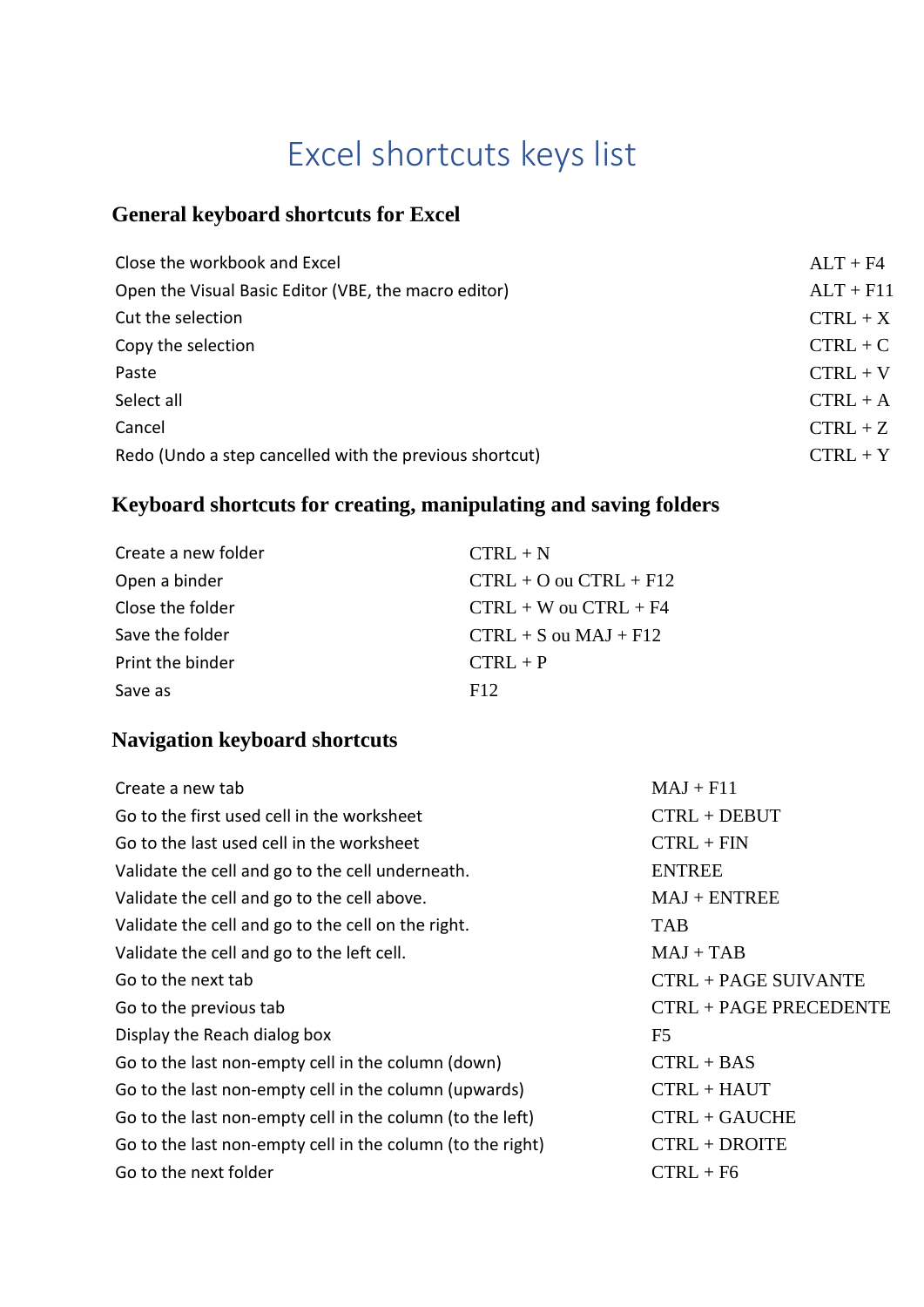# **Keyboard shortcuts for inserting new items**

| Insert a function                               | $MAJ + F3$      |
|-------------------------------------------------|-----------------|
| Add or modify the cell comment                  | $MAJ + F2$      |
| Add a graphic in a new tab                      | F11             |
| Add a graphic to the sheet                      | $ALT + F1$      |
| Duplicate the selected element (graphic, shape) | $CTRL + D$      |
| Add a line to the selected line                 | $CTRL + +$      |
| Delete the selected line                        | $CTRL + -$      |
| Add the date in the selected cell               | $CTRL +$ ;      |
| Add the time in the selected cell               | $CTRL +$ ,      |
| Add a link to a website in the selected cell    | $CTRL + K$      |
| Add the same value throughout the selection     | $CTRL + ENTREE$ |

### **Format keyboard shortcuts**

| Display the Cell Format dialog box    | $CTRL + MAJ + 1$ |
|---------------------------------------|------------------|
| Put the cell in bold                  | $CTRL + G$       |
| Underline the cell                    | $CTRL + U$       |
| Put the cell in italics               | $CTRL + I$       |
| Bar the cell                          | $CTRL + 5$       |
| <b>Formatting Percentage</b>          | $CTRL + %$       |
| Formatting numbers in monetary format | $CTRL + M$       |
| <b>Format to Date</b>                 | $CTRL + J$       |
| Formatting in schedule                | $CTRL + Q$       |
| Back to standard digital format       | $CTRL + R$       |
|                                       |                  |

# **Keyboard shortcuts for cell selection and manipulation**

| Select the current column            | $CTRL + ESPACE$          |
|--------------------------------------|--------------------------|
| Select the current line              | $MAJ + ESPACE$           |
| Modify the current cell              | F2                       |
| Search                               | $MAJ + F5$ ou $CTRL + F$ |
| Replace                              | $CTRL + H$               |
| Hide the columns of the selection    | $ALT + ($                |
| Display the columns of the selection | $ALT + )$                |
| Hide the lines of the selection      | $ALT + \kappa$           |
|                                      |                          |